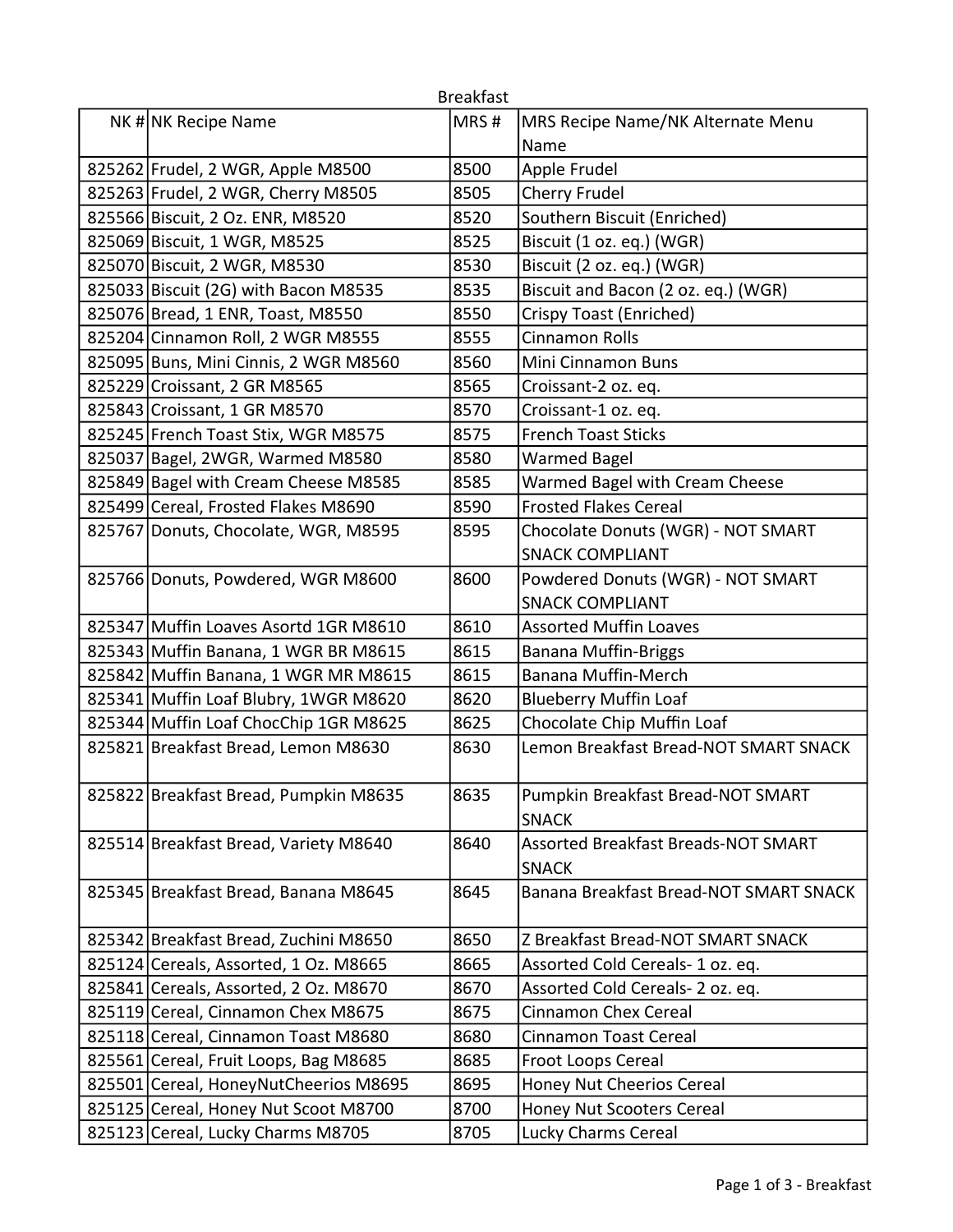| 825120 Cereal, MM Mateys, 2 G, M8710     | 8710   | <b>Marshmallow Mateys Cereal</b>         |
|------------------------------------------|--------|------------------------------------------|
| 825500 Cereal, Mini Spoon, 2 G M8715     | 8715   | Mini Spooners Cereal                     |
| 825121 Cereal, Reeses Puffs, WG, M8720   | 8720   | Reese's Puffs Cereal                     |
| 825122 Cereal, Rice Chex M8725           | 8725   | <b>Rice Chex Cereal</b>                  |
| 825287 Grits, ENR, Quick Cook M8735      | 8735   | Hot Grits (Enriched)                     |
| 825351 Oatmeal, Quick Cook 1WGR M8740    | 8740   | <b>Hot Oatmeal</b>                       |
| 825117 Cereal Rice Square, Cocoa M8750   | 8750   | Cocoa Rice Treat Bar                     |
| 825112 Cereal Bar, Fruit 1 WGR M8755     | 8755   | <b>Fruit Flavored Cereal Bar</b>         |
| 825115 Cereal Bar, Oat, 1 WGR M8760      | 8760   | Oat Cereal Bar                           |
| 825534 Cereal Rice Treat Bar M8765       | 8765   | <b>Rice Treat Bar</b>                    |
| 825113 Cereal Bar, Strawb, 1WGR M8770    | 8770   | <b>Strawberry Cereal Bar</b>             |
| 825824 Cookie Bites, Blueberry M8785     | 8785   | <b>Blueberry Vanilla Cookie Bites</b>    |
| 825114 Cereal Crisp, Ch Chp, 1WGR M8790  | 8790   | <b>Chocolate Chip Crisps</b>             |
| 825423 Snack Mix, Strwbry, 1WGR M8795    | 8795   | <b>Strawberry Yogurt Snack Mix</b>       |
| 825817 Pancakes, Mini, Confetti M8810    | 8810   | Mini Confetti Pancakes in a Bag          |
| 825354 Pancakes, Mini, 2 WGR M8815       | 8815   | Mini Pancakes in a Bag                   |
| 825355 Pancakes, 1 WGR M8820             | 8820   | Pancake (1 oz. eq.)                      |
| 825356 Pancakes, 2 WGR M8825             | 8825   | Pancakes (2 oz. eq.)                     |
| 825749 Waffles, Bulk, 1 WGR M8835        | 8835   | Waffle (1 oz. eq.)                       |
| 825748 Waffles, Bulk, 2 WGR M8845        | 8845   | Waffle (2 oz. eq.)                       |
| 825483 Waffles, Mini, 2 WGR M8850        | 8850   | Waffles in a Bag                         |
| 825905 Waffles, Belgium, Variety         | 8855   | Belgium Waffles-Variety (WGR)            |
| 825790 Toaster Past, Blue 1WG M8865      | 8865   | <b>Blueberry Toaster Pastry</b>          |
| 825518 Toaster Past. Choc 1.25WG M8870   | 8870   | <b>Chocolate Toaster Pastry</b>          |
| 825791 Toaster Past, Cin 1.25 WG M8875   | 8875   | <b>Cinnamon Toaster Pastry</b>           |
| 825451 Toaster Past, Strawb 1WG M8880    | 8880   | <b>Strawberry Toaster Pastry</b>         |
| 825810 Cinnamon Filled Pastry M8845      | 8885   | Cinnamon Crunch Filled Pastry            |
| 825175 Chicken Patty, Bfast Brd M9010    | 9010   | <b>Breakfast Chicken Patty</b>           |
| 825352 Omelets, Cheese, Indivi. M9025    | 9025   | <b>Cheese Omelet</b>                     |
| 825415 Scrambled Egg Patty, FRZ M9030    | 9030   | <b>Scrambled Egg Patty</b>               |
| 825233 Eggs, Scrambled, FRZ Mix M9035    | 9035   | <b>Scrambled Eggs</b>                    |
| 825296 Ham, Sliced, Biscuit BRG M9050    | 9050   | Ham Slice-Briggs                         |
| 825780 Ham, Sliced, Biscuit MER M9050    | 9050   | Ham Slice-Merch                          |
| 825413 Sausage Patty, 1.5 oz. M9060      | 9060   | Sausage Patty (large)                    |
| 825412 Sausage Patty, .8 oz. M9065       | 9065   | Sausage Patty (small)                    |
| 825494 Yogurt, Raspberry, PC M9080       | 9080   | Raspberry Yogurt                         |
| 825495 Yogurt, Strawberry, PC M9085      | 9085   | <b>Strawberry Yogurt</b>                 |
| 825036 Bagel, Breakfast WG, M9115        | 9115   | Bagel with Sausage and Gravy             |
| 825035 Bagel & Choice of Yogurt M9125    | 9125   | Bagel and Choice of Yogurt               |
| 825172 Chicken Patty & Biscuit M9140     | 9140   | Chicken Patty and Biscuit (WGR)          |
| 825068 Biscuit Bacon, Egg, Cheese M9150  | 9150   | Bacon, Egg and Cheese Biscuit (WGR)      |
| 825641 Biscuit Bac, Egg, Chees U M9150.1 | 9150.1 | Bacon, Egg and Cheese Biscuit (WGR)-USDA |
|                                          |        |                                          |
| 825563 Sausage 1 & Biscuit 2ENR M9165    | 9165   | Sausage & Biscuit (2 oz.) (Enriched)     |